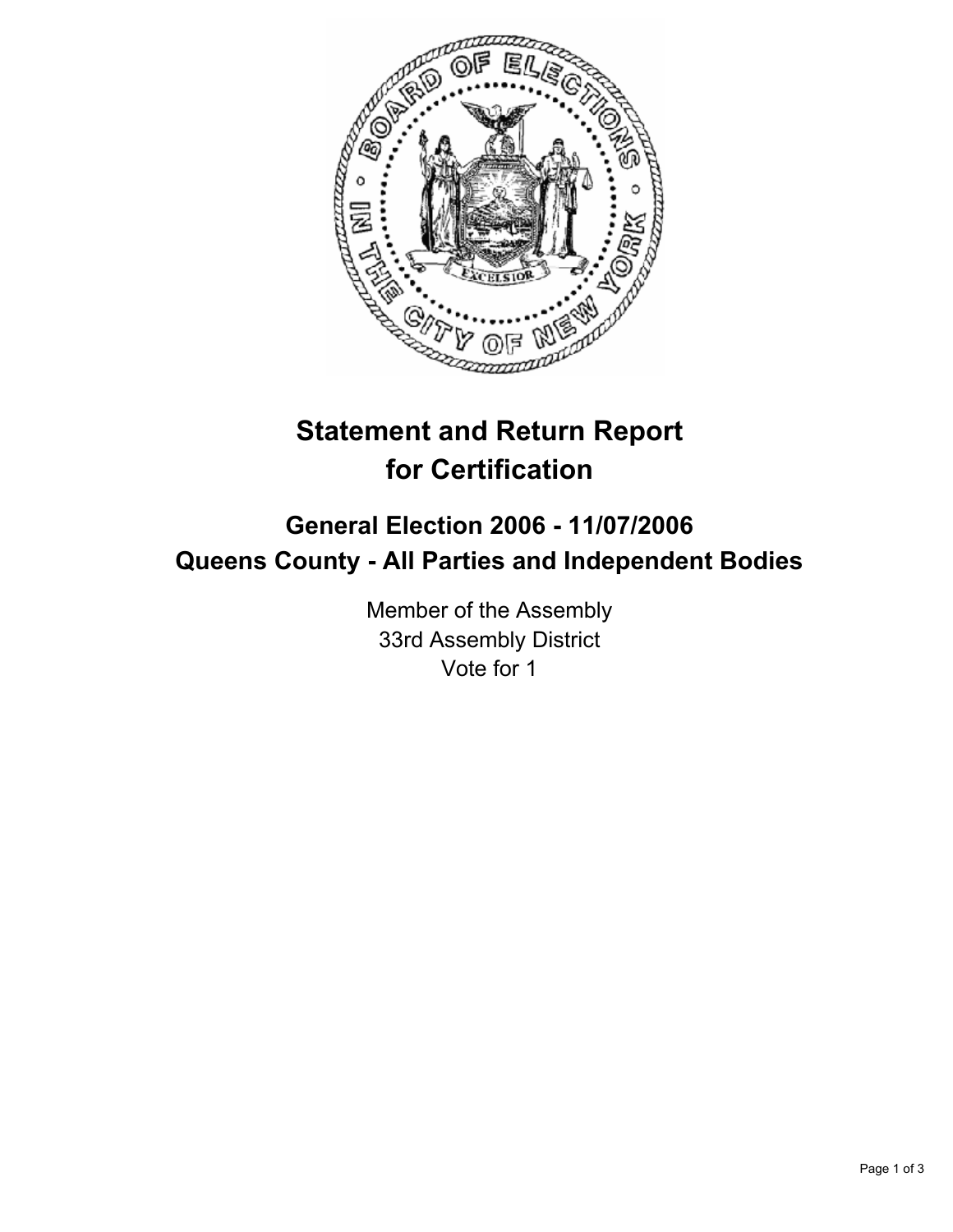

## **Assembly District 33**

| <b>PUBLIC COUNTER</b>              | 22,172 |
|------------------------------------|--------|
| <b>EMERGENCY</b>                   | 0      |
| ABSENTEE/MILITARY                  | 226    |
| <b>AFFIDAVIT</b>                   | 286    |
| <b>Total Ballots</b>               | 22,698 |
| BARBARA M CLARK (DEMOCRATIC)       | 16,065 |
| BARBARA M CLARK (WORKING FAMILIES) | 928    |
| ALLAN JENNINGS (WRITE-IN)          |        |
| DONNIE WHITEHEAD (WRITE-IN)        |        |
| LYNNE CLARK (WRITE-IN)             |        |
| <b>Total Votes</b>                 | 16,996 |
| Unrecorded                         | 5,702  |